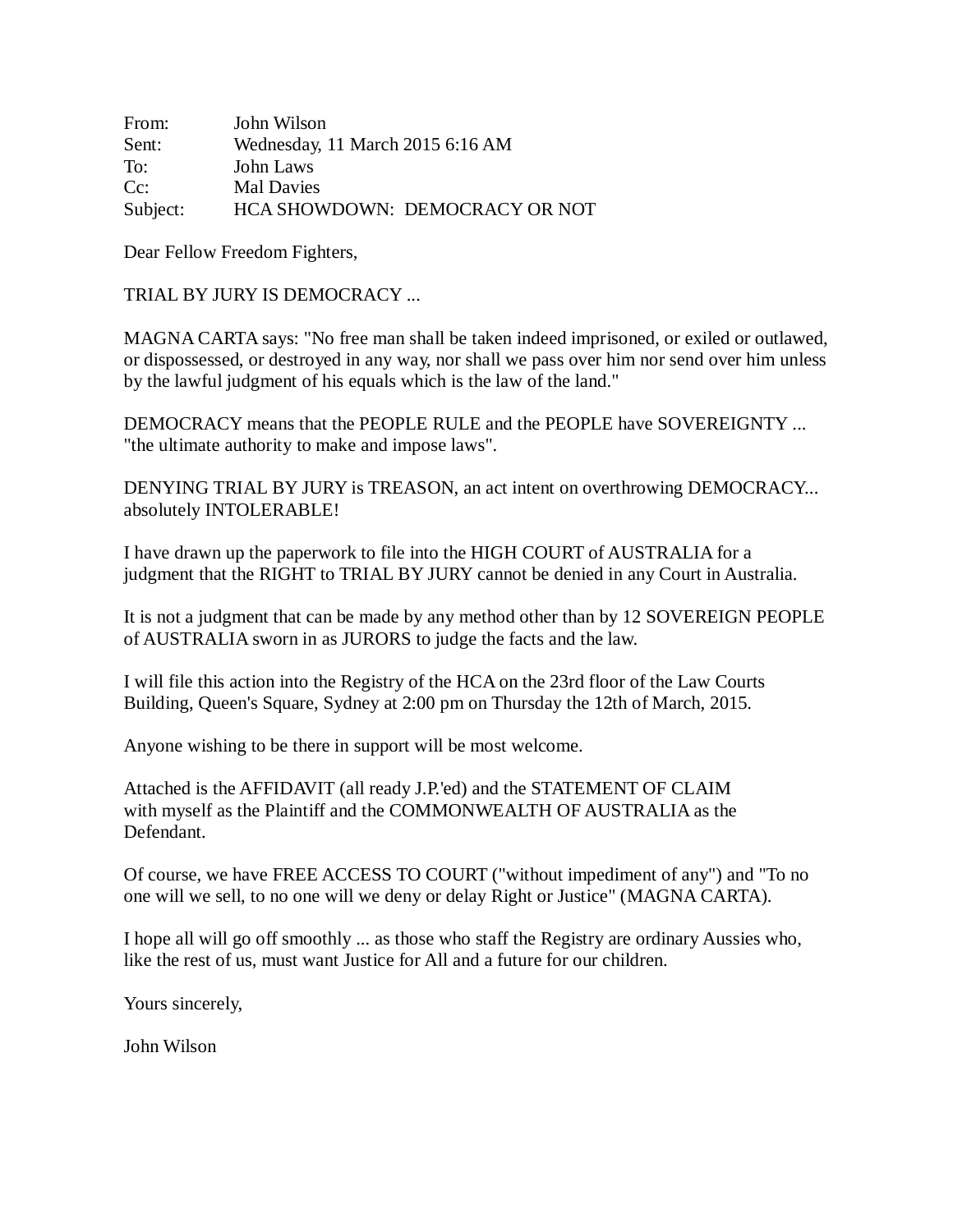From: John Wilson Sent: Saturday, Mar 14, 2015

Dear Fellow Freedom Fighters,

As was to be expected, our TRAITOR-JUDGES think they've got the game wrapped up.

I went along to the 23rd Floor, again today, and the middle aged woman working there immediately gave me a large envelope in which I found a letter, my Writ of Summons, Statement of Claim and Affidavit (see that attachment "HCA Rejection").

By the most remarkable coincidence, the High Court of Australia was in session and the room was crowded. ... so, I walked in and up to "Chief Justice" French and, speaking so everyone could hear, "What's going on here? I'm not allowed to file an action in this court for a Jury to determine whether we have the right to trial by jury. What sort of country is this?" and, turning to the large number of beautifully dressed ladies and gentlemen, told them what had just happened at the front desk. French and his offsiders stood up and departed and I was asked to leave by several Security Guards.

I sat down on one of the chairs just outside the courtroom and after an entertaining exchange of conversation with an increasing number of Security Guards and Sheriffs, I was physically lifted out of my chair, carried to the lift and dumped on its floor. On reaching the ground floor, I was again carried out into the street and placed on a wet park bench in Queen's Square... etc., etc., etc. I'll have to get the CCTV.

Attached here is the story in the Court Attendance Notice, for anyone interested... of course, I shall demand Trial by Jury... and I'm back where I want to be... IN COURT. Because that's the only place to take on our enemies.

Also, isn't it funny how things happen?... having a full house in the High Court, right there and then... it was the first Sydney sitting day for 2015 with a brand new addition of "The Honourable Justice" Geoffrey Arthur Akeroyd Nettle... almost as if they had been organized for my petit entrance.

And how about this year being the 800th anniversary of Magna Carta (?)

If we can't unseat these "evil counsellors, judges and ministers" who are "endeavouring to subvert and extirpate our laws and liberties", we don't deserve this wonderful country.

Anyone who cannot see that THIS IS WAR is a blind fool.

BANKS v THE PEOPLE... and the BANKS will continue to STEAL and KILL and DESTROY unless GOOD MEN FIGHT.

The battleground is OUR COURTS ... the THIEVES and TRAITORS hold these, NOW, but COMMON LAW will TAKE THEM BACK.